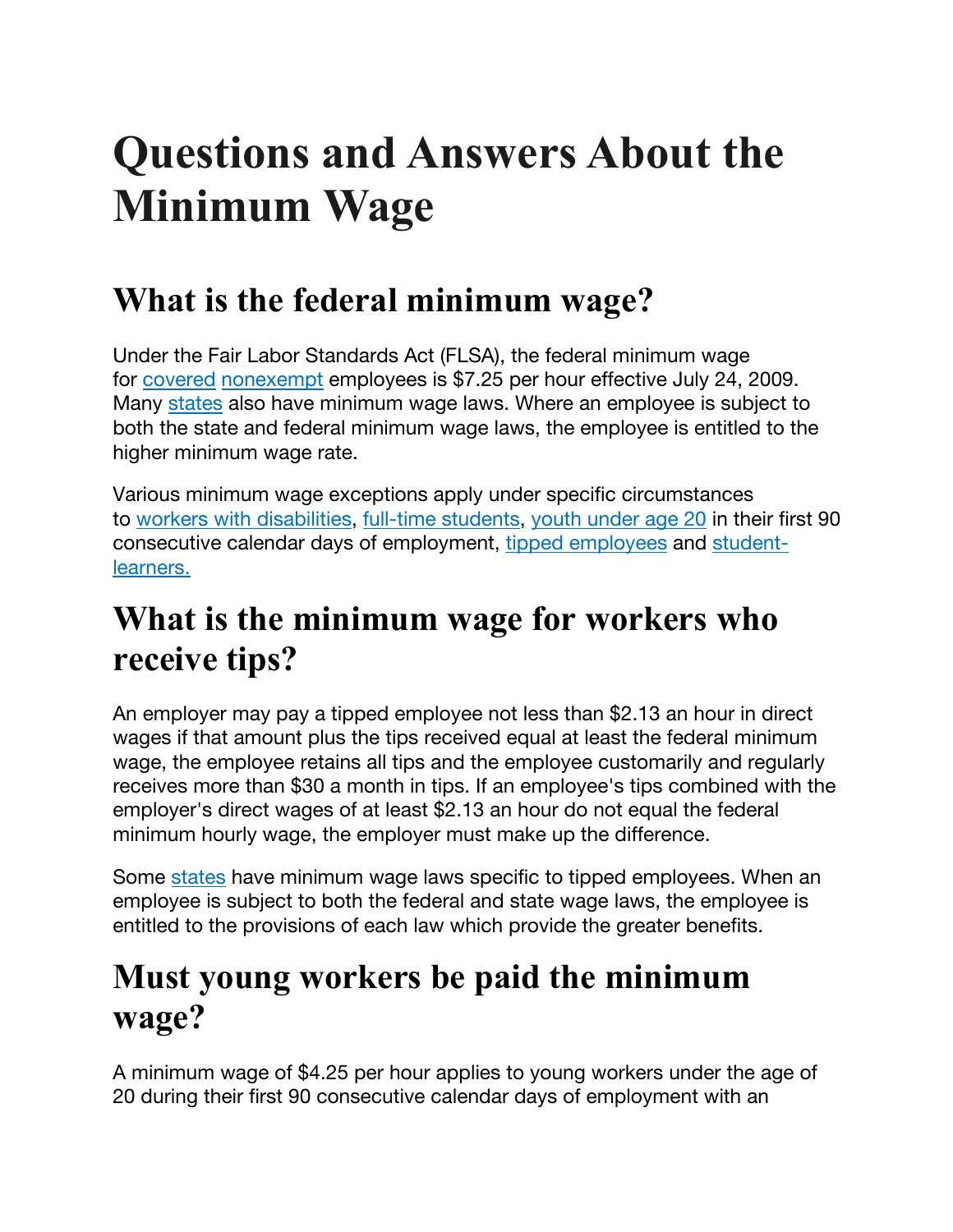employer, as long as their work does not displace other workers. After 90 consecutive days of employment or the employee reaches 20 years of age, whichever comes first, the employee must receive a minimum wage of \$7.25 per hour effective July 24, 2009.

Other programs that allow for payment of less than the full federal minimum wage apply to workers with disabilities, full-time students, and studentlearners employed pursuant to sub-minimum wage certificates. These programs are not limited to the employment of young workers.

#### **What minimum wage exceptions apply to fulltime students?**

The Full-time Student Program is for full-time students employed in retail or service stores, agriculture, or colleges and universities. The employer that hires students can obtain a certificate from the Department of Labor which allows the student to be paid not less than 85% of the minimum wage. The certificate also limits the hours that the student may work to 8 hours in a day and no more than 20 hours a week when school is in session and 40 hours when school is out, and requires the employer to follow all child labor laws. Once students graduate or leave school for good, they must be paid \$7.25 per hour effective July 24, 2009.

There are some limitations on the use of the full-time student program. For information on the limitations or to obtain a certificate, contact the Department of Labor's Wage and Hour National Certification Team at 230 S Dearborn St, Room 514, Chicago, IL 60604; telephone: 312-596-7195.

#### **What minimum wage exceptions apply to student learners?**

This program is for high school students at least 16 years old who are enrolled in vocational education (shop courses). The employer that hires the student can obtain a certificate from the Department of Labor which allows the student to be paid not less than 75% of the minimum wage, for as long as the student is enrolled in the vocational education program.

Employers interested in applying for a student learner certificate should contact the Department of Labor's Wage and Hour National Certification Team at 230 S Dearborn St, Room 514, Chicago, IL 60604; telephone: 312-596-7195.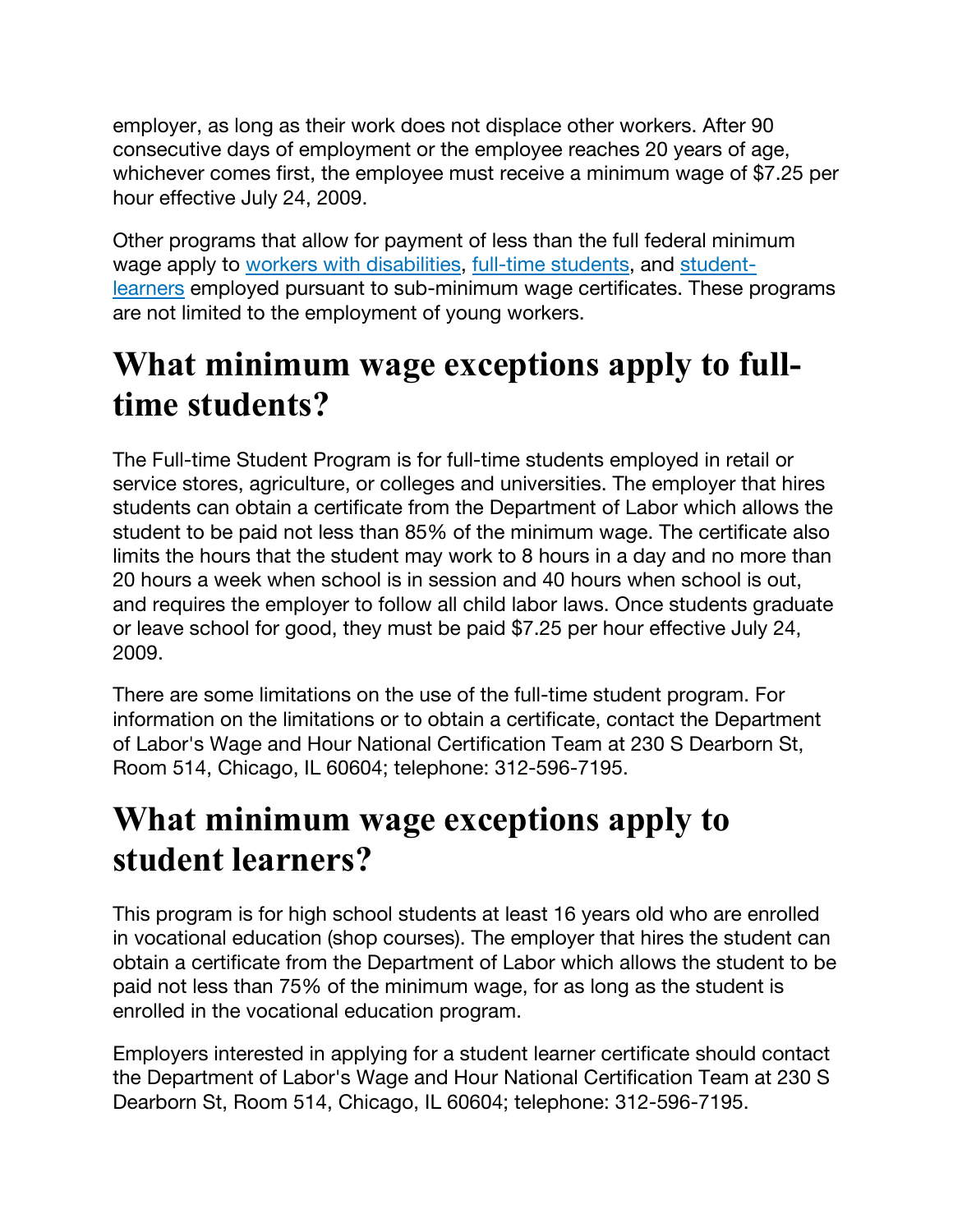Other programs that allow for payment of less than the full federal minimum wage apply to disabled workers and full-time students employed pursuant to sub-minimum wage certificates.

#### **How often does the federal minimum wage increase?**

The minimum wage does not increase automatically. Congress must pass a bill which the President signs into law in order for the minimum wage to go up.

### **Who makes sure workers are paid the minimum wage?**

The Wage and Hour Division of the U.S. Department of Labor is responsible for enforcing the minimum wage. Using both enforcement and public education efforts, the Wage and Hour Division strives to ensure that workers are paid the minimum wage.

The Wage and Hour Division has offices throughout the country. The phone numbers and addresses for these offices may be found on the Internet or in the federal government "blue pages" section of the telephone book under "Labor Department."

### **To whom does the minimum wage apply?**

The minimum wage law (the FLSA) applies to employees of enterprises that have annual gross volume of sales or business done of at least \$500,000. It also applies to employees of smaller firms if the employees are engaged in interstate commerce or in the production of goods for commerce, such as employees who work in transportation or communications or who regularly use the mails or telephones for interstate communications. Other persons, such as guards, janitors, and maintenance employees who perform duties which are closely related and directly essential to such interstate activities are also covered by the FLSA. It also applies to employees of federal, state or local government agencies, hospitals and schools, and it generally applies to domestic workers.

The FLSA contains a number of exemptions from the minimum wage that may apply to some workers.